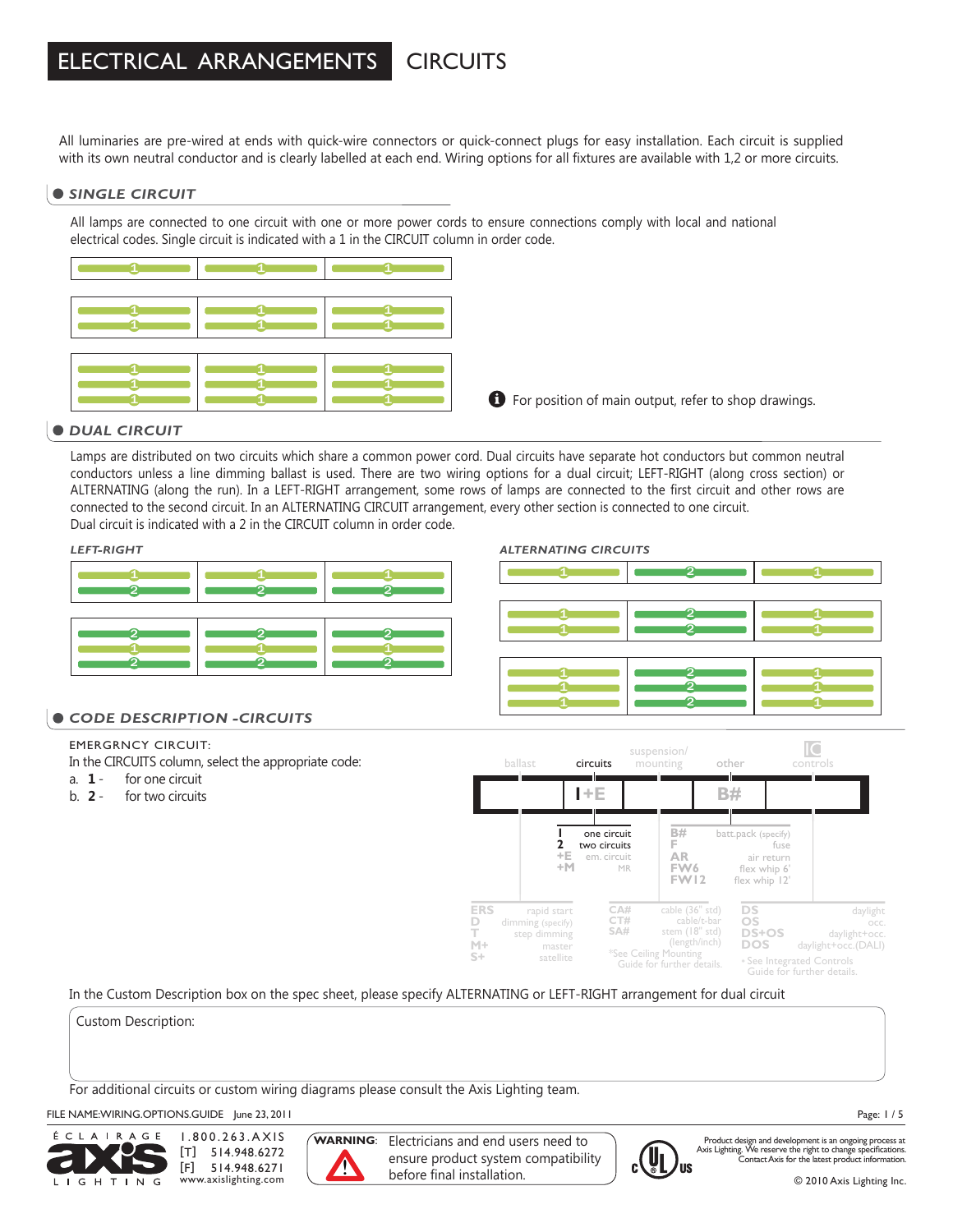# MR CIRCUITS

### **• MR CIRCUIT**

Luminaires with MR lamps require a separate circuit. MR CIRCUIT is indicated with an M (plus an indication of single circuit or dual circuit) in the CIRCUIT column in order code.

*SINGLE CIRCUIT + MR*



*DUAL CIRCUIT + MR*







### $\bullet$  CODE DESCRIPTION -MR CIRCUIT

In the CIRCUITS column, select the appropriate code:

- a. **1** for one circuit
- b. **2** for two circuits
- 3. **+M** for an MR circuits



In the Custom Description box on the spec sheet, please specify ALTERNATING or LEFT-RIGHT arrangment for dual circuit

Custom Description:

For additional circuits or for custom wiring diagrams please consult the Axis Lighting team.

### FILE NAME:WIRING.OPTIONS.GUIDE June 23, 2011



1.800.263.AXIS [T] 514.948.6272 [F] 514.948.6271 www.axislighting.com



**WARNING**: Electricians and end users need to ensure product system compatibility before final installation.



Product design and development is an ongoing process at Axis Lighting. We reserve the right to change specifications. Contact Axis for the latest product information.

Page: 2 / 5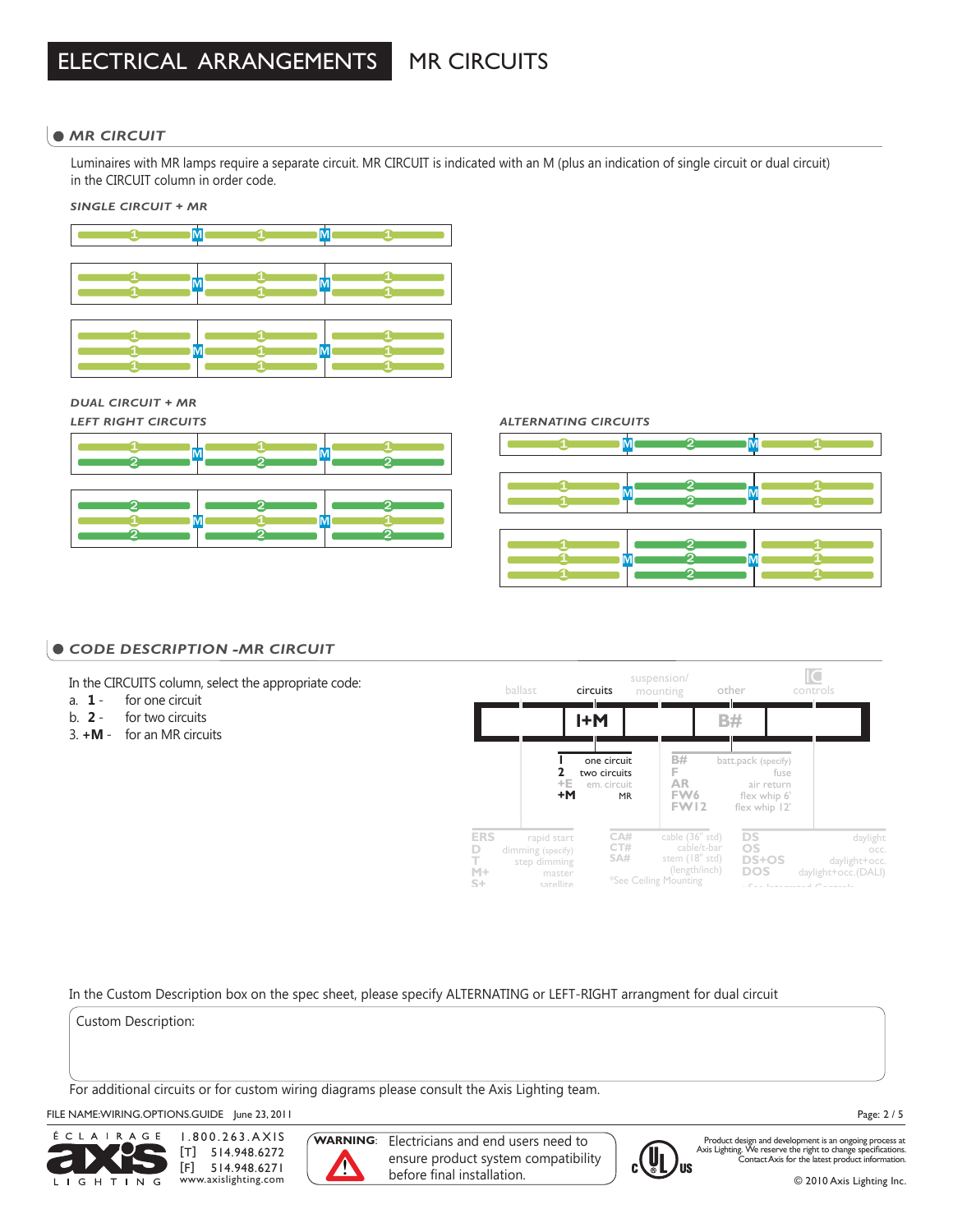### *EMERGENCY LIGHT (E)*

Emergency circuits are connected to emergency lines so in the case of a power failure, the external emergency system provides power to the luminaires connected to the emergency line. Emergency circuits are completely separate circuits with individual housing, power cord and wires which pass through a separate raceway inside the fixture. Emergency circuit is indicated with an E in the CIRCUIT column in order code.

## *SINGLE CIRCUIT + EMERGENCY LIGHT (+E) +EMERGENCY LIGHT (+E)*



## *DUAL CIRCUIT + EMERGENCY LIGHT (+E)*



#### *DUAL CIRCUIT - ALTERNATING*  $+E$ +E +E +E  $\pm$ F  $+E$ 1 1 1 ብ 1 11 2  $\overline{2}$ 2  $\mathbf{p}$ 2 2 **f** For location of emergency section, refer to shop drawings.

### *GTD*

GTD is a device that senses power failure and switches the power source from normal to emergency. GTD requires a normal input, an emergency input and an unswitched line sample. GTD device is indicated with a C in the CUSTOM column and then specify GTD in the CUSTOM DESCRIPTION box on the specification sheet. For specific GTD device manufacturer please consult Axis Lighting team.

## *CODE DESCRIPTION - EMERGENCY CIRCUIT - GTD*



In the Custom Description box on the spec sheet, please specify GTD device / preferred manufacturer.

Custom Description:

### FILE NAME: WIRING.OPTIONS.GUIDE June 23, 2011



1.800.263.AXIS [T] 514.948.6272 [F] 514.948.6271 www.axislighting.com



**WARNING**: Electricians and end users need to ensure product system compatibility before final installation.



Product design and development is an ongoing process at Axis Lighting. We reserve the right to change specifications. Contact Axis for the latest product information.

Page: 3 / 5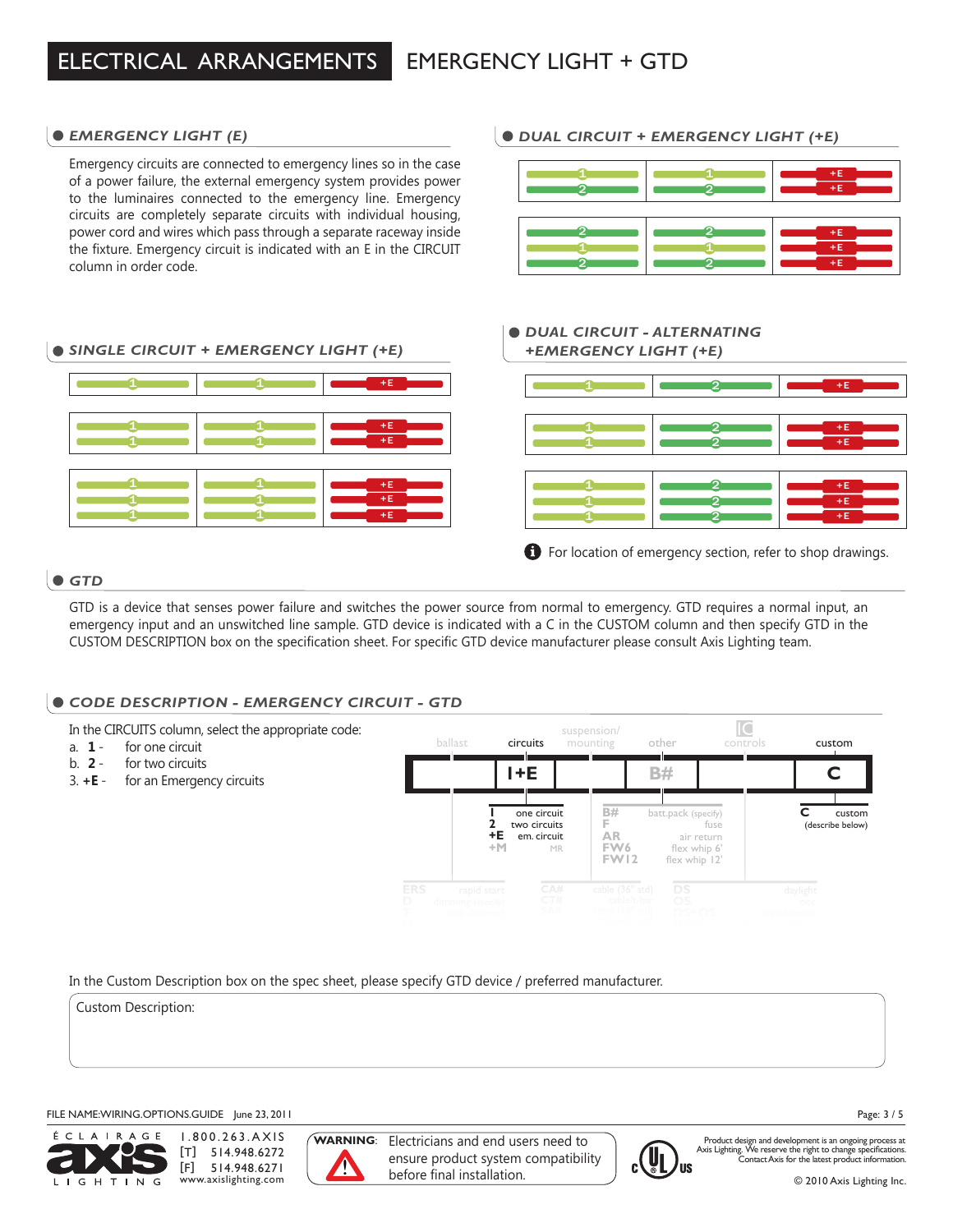# BATTERY PACK

### *BATTERY PACK (B#)*

A battery pack senses power failure and provides enough energy to keep a certain number of lamps on with reduced lumen output to produce a minimum accepted light level for a limited time in the case of a blackout. Battery packs are connected to a normal circuit in the luminaire and require an unswitched line sample in order to detect the power failure. A battery pack is connected to one lamp by default but the option of connecting to more lamps is also available. Battery pack is indicated with a B followed by the number of battery packs required in the OTHER column in order code. Location of the battery pack must be specified in the CUSTOM DESCRIPTION box on the specification sheet.

### *SINGLE CIRCUIT - BATTERY PACK (B#)*

|         | $\blacksquare$ 1 B |
|---------|--------------------|
|         |                    |
| 11<br>п | $\bullet$          |
|         |                    |
|         | <b>B</b>           |
|         |                    |

### *DUAL CIRCUIT - BATTERY PACK (B#)*

|  | в |
|--|---|
|  | в |

### *DUAL CIRCUIT - ALTERNATING BATTERY PACK (B#)*



### *CODE DESCRIPTION -BATTERY PACK*

In the OTHER column, select the appropriate code:

**B#** - for battery pack



In the Custom Description box on the spec sheet, please specify the location/sections for BATTERY PACK

Custom Description:

### FILE NAME: WIRING.OPTIONS.GUIDE June 23, 2011



1.800.263.AXIS [T] 514.948.6272 [F] 514.948.6271 www.axislighting.com



**WARNING**: Electricians and end users need to ensure product system compatibility before final installation.



Product design and development is an ongoing process at Axis Lighting. We reserve the right to change specifications. Contact Axis for the latest product information.

Page: 4 / 5